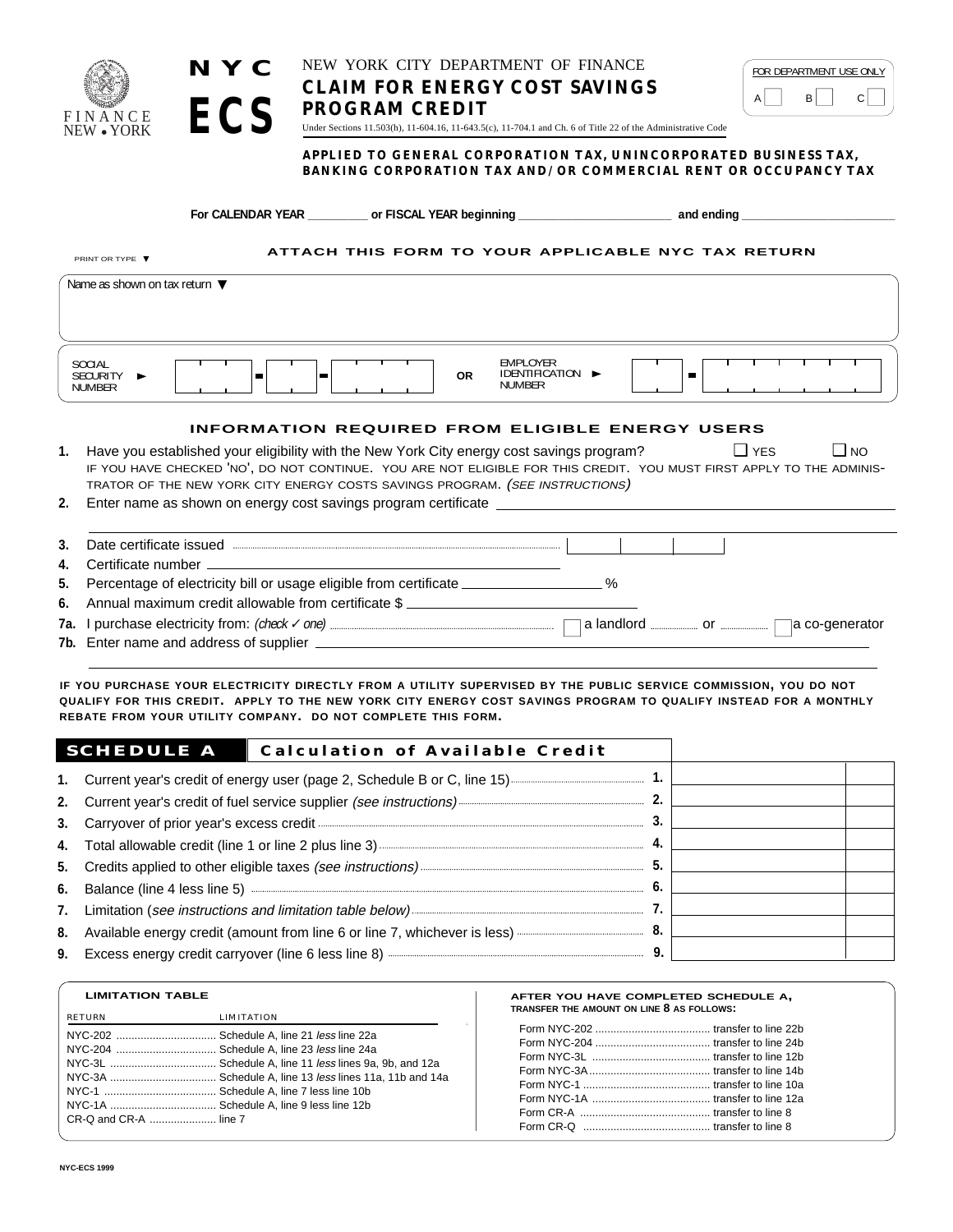#### **ENERGY COST SAVINGS PROGRAM CREDIT COMPUTATION - FOR ELIGIBLE ENERGY USERS**

COMPLETE EITHER SCHEDULE B IF YOU PURCHASE YOUR ELECTRICITY FROM A LANDLORD **OR** SCHEDULE C IF YOU PURCHASE YOUR ELECTRICITY FROM A CO-GENERATOR. **IMPORTANT:** YOU MUST SUBMIT ADEQUATE SUBSTANTIATION, SUCH AS PHOTOCOPIES OR INVOICES, FOR AMOUNTS ENTERED IN COLUMN B OF SCHEDULE B OR SCHEDULE C.

| <b>Computation of Credit for Electric Energy Purchased from a Landlord</b><br><b>SCHEDULE B</b> |                                                                                                                                                                                                        |                                         |                                              |                                                   |                                                |                                                  |  |
|-------------------------------------------------------------------------------------------------|--------------------------------------------------------------------------------------------------------------------------------------------------------------------------------------------------------|-----------------------------------------|----------------------------------------------|---------------------------------------------------|------------------------------------------------|--------------------------------------------------|--|
|                                                                                                 | A                                                                                                                                                                                                      | в                                       |                                              | D                                                 | Е                                              |                                                  |  |
|                                                                                                 | MONTH/YEAR                                                                                                                                                                                             | <b>TOTAL ELECTRIC</b><br><b>CHARGES</b> | % ELIGIBLE FOR CREDIT<br>FROM PAGE 1, LINE 5 | <b>NET ELIGIBLE AMOUNT</b><br>COLUMN B X COLUMN C | <b>BENEFIT FACTOR</b><br>(FROM TABLE 1, BELOW) | <b>CREDIT CALCULATION</b><br>COLUMN D X COLUMN E |  |
| 1.                                                                                              |                                                                                                                                                                                                        |                                         |                                              |                                                   |                                                |                                                  |  |
| 2.                                                                                              |                                                                                                                                                                                                        |                                         |                                              |                                                   |                                                |                                                  |  |
| 3.                                                                                              |                                                                                                                                                                                                        |                                         |                                              |                                                   |                                                |                                                  |  |
| 4.                                                                                              |                                                                                                                                                                                                        |                                         |                                              |                                                   |                                                |                                                  |  |
| 5                                                                                               |                                                                                                                                                                                                        |                                         |                                              |                                                   |                                                |                                                  |  |
| 6                                                                                               |                                                                                                                                                                                                        |                                         |                                              |                                                   |                                                |                                                  |  |
|                                                                                                 |                                                                                                                                                                                                        |                                         |                                              |                                                   |                                                |                                                  |  |
| 8.                                                                                              |                                                                                                                                                                                                        |                                         |                                              |                                                   |                                                |                                                  |  |
| 9.                                                                                              |                                                                                                                                                                                                        |                                         |                                              |                                                   |                                                |                                                  |  |
| 10.                                                                                             |                                                                                                                                                                                                        |                                         |                                              |                                                   |                                                |                                                  |  |
| 11.                                                                                             |                                                                                                                                                                                                        |                                         |                                              |                                                   |                                                |                                                  |  |
| 12.                                                                                             |                                                                                                                                                                                                        |                                         |                                              |                                                   |                                                |                                                  |  |
|                                                                                                 |                                                                                                                                                                                                        |                                         |                                              |                                                   |                                                |                                                  |  |
|                                                                                                 |                                                                                                                                                                                                        |                                         |                                              |                                                   |                                                |                                                  |  |
|                                                                                                 | 15. CURRENT YEAR'S TAX CREDIT: The credit allowed is the lower amount of the credit calculated or the<br>maximum credit allowable. Transfer this amount to Schedule A, line 1. <b>Accord A.</b> 100 1. |                                         |                                              |                                                   |                                                |                                                  |  |

| <b>Computation of Credit for Electric Energy Purchased from a Co-Generator</b><br><b>SCHEDULE C</b>                                                                                                                                                                                                                                                  |                                  |                                             |                                                               |                                                               |                           |                                                         |
|------------------------------------------------------------------------------------------------------------------------------------------------------------------------------------------------------------------------------------------------------------------------------------------------------------------------------------------------------|----------------------------------|---------------------------------------------|---------------------------------------------------------------|---------------------------------------------------------------|---------------------------|---------------------------------------------------------|
| A                                                                                                                                                                                                                                                                                                                                                    | в                                | C                                           | D                                                             | Е                                                             | F                         | G                                                       |
|                                                                                                                                                                                                                                                                                                                                                      | <b>KILOWATT</b>                  | % ELIGIBLE                                  | <b>NET ELIGIBLE</b>                                           | <b>BASE ADJUSTMENT</b>                                        | <b>ELIGIBILITY FACTOR</b> | CREDIT                                                  |
| MONTH/YEAR                                                                                                                                                                                                                                                                                                                                           | <b>HOURS</b><br><b>PURCHASED</b> | <b>FOR CREDIT</b><br>FROM PAGE 1,<br>LINE 5 | <b>KILOWATT HOURS</b><br><b>COLUMN B X</b><br><b>COLUMN C</b> | FACTOR (FROM TABLE 2)<br>(FACTOR INCREASES<br>EACH JANUARY 1) | (FROM TABLE 3,<br>BELOW)  | <b>CALCULATION</b><br>COLUMN D X COLUMN E<br>X COLUMN F |
|                                                                                                                                                                                                                                                                                                                                                      |                                  |                                             |                                                               |                                                               |                           |                                                         |
|                                                                                                                                                                                                                                                                                                                                                      |                                  |                                             |                                                               |                                                               |                           |                                                         |
| 3.                                                                                                                                                                                                                                                                                                                                                   |                                  |                                             |                                                               |                                                               |                           |                                                         |
| 4.                                                                                                                                                                                                                                                                                                                                                   |                                  |                                             |                                                               |                                                               |                           |                                                         |
| 5.                                                                                                                                                                                                                                                                                                                                                   |                                  |                                             |                                                               |                                                               |                           |                                                         |
| 6.                                                                                                                                                                                                                                                                                                                                                   |                                  |                                             |                                                               |                                                               |                           |                                                         |
|                                                                                                                                                                                                                                                                                                                                                      |                                  |                                             |                                                               |                                                               |                           |                                                         |
| 8.                                                                                                                                                                                                                                                                                                                                                   |                                  |                                             |                                                               |                                                               |                           |                                                         |
| 9.                                                                                                                                                                                                                                                                                                                                                   |                                  |                                             |                                                               |                                                               |                           |                                                         |
| 10.                                                                                                                                                                                                                                                                                                                                                  |                                  |                                             |                                                               |                                                               |                           |                                                         |
| 11.                                                                                                                                                                                                                                                                                                                                                  |                                  |                                             |                                                               |                                                               |                           |                                                         |
| 12.                                                                                                                                                                                                                                                                                                                                                  |                                  |                                             |                                                               |                                                               |                           |                                                         |
|                                                                                                                                                                                                                                                                                                                                                      |                                  |                                             |                                                               |                                                               |                           |                                                         |
| 14. Enter maximum credit allowable <b>www.washimum.communities are allowable</b> and a strategy and a strategy and a strategy and a strategy and a strategy and a strategy and a strategy and a strategy and a strategy and a strat<br>15. CURRENT YEAR'S TAX CREDIT: The credit allowed is the lower amount of the credit calculated or the maximum |                                  |                                             |                                                               |                                                               |                           |                                                         |
|                                                                                                                                                                                                                                                                                                                                                      |                                  |                                             |                                                               |                                                               |                           |                                                         |

| <b>TABLE</b>                 | TABLE 2                                                                         |                    |             | TABLE 3                   |  |  |
|------------------------------|---------------------------------------------------------------------------------|--------------------|-------------|---------------------------|--|--|
|                              | <b>BASE ADJUSTMENT FACTOR</b>                                                   |                    |             |                           |  |  |
|                              | CALENDAR YEAR                                                                   | <b>FACTOR</b>      |             |                           |  |  |
| <b>BENEFIT FACTOR</b>        |                                                                                 |                    |             | <b>ELIGIBILITY FACTOR</b> |  |  |
| <b>YEAR</b><br><b>FACTOR</b> |                                                                                 |                    | <b>YEAR</b> | <b>FACTOR</b>             |  |  |
|                              |                                                                                 | \$ 0318<br>\$ 0327 |             | 1ST THROUGH THE 8TH  1.00 |  |  |
|                              | Each year after 1987 the base adjustment factor increases by<br>$$.0009(.09)$ . |                    |             |                           |  |  |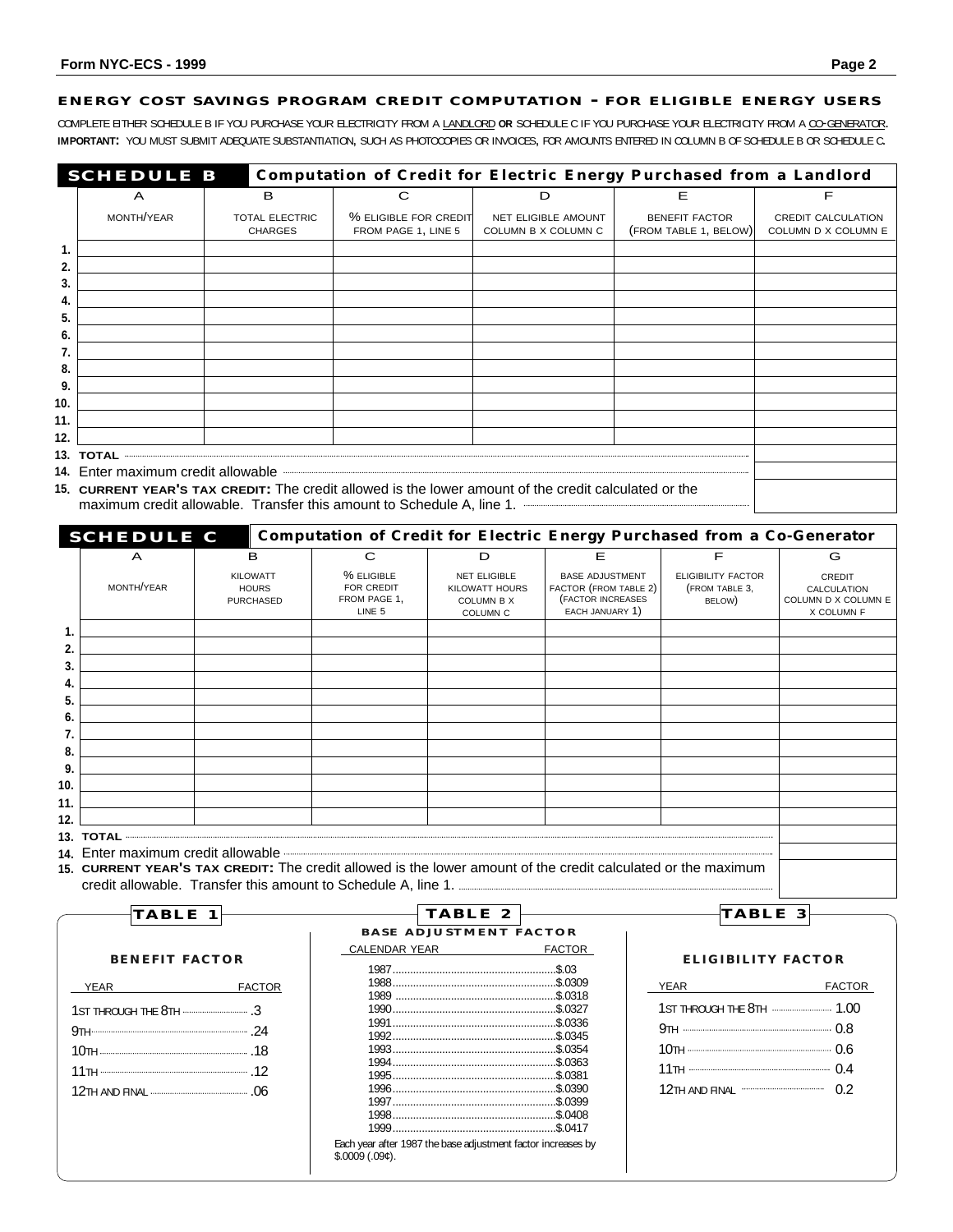# **GENERAL INFORMATION**

Under a program established by the State and City, certain industrial and commercial users of electricity or natural gas who relocate to or expand operations in New York City can qualify for reductions in their electric or gas bills. (Special limitations apply to companies located south of 96th street in Manhattan, in Long Island City and the Fulton Ferry district of Brooklyn.) To qualify for the reduction, a company must meet various statutory requirements and its eligibility must be certified by the New York City energy cost savings program. A certified company that purchases electricity or gas from a utility supervised by the Public Service Commission can receive from the utility special rebates that reduce its monthly utility bills in accordance with statutory formulas. A certified company that purchases electricity or gas from a vendor of energy services (such as a landlord or co-generator who is not subject to PSC supervision) may also receive special rebates if the vendor elects to participate in the program.

If the vendor does not provide the special rebates, a certified company can qualify for a tax credit against its Unincorporated Business Tax, General Corporation Tax, Banking Corporation Tax or Commercial Rent or Occupancy Tax liability. The credit may be claimed by taxpayers who meet the requirements for the special rebates and are certified as eligible by the New York City energy cost savings program.

Suppliers of Fuel Services. A taxpayer that is a supplier of fuel services (as defined in Section 22-601 of the Administrative Code) and that has

made discounts to vendors of energy services may claim a credit against its Unincorporated Business Tax, General Corporation Tax, Banking Corporation Tax or Commercial Rent or Occupancy Tax liability for the amount of the discounts made during the taxable year.

For information and applications concerning eligibility, contact:

**Energy Cost Savings Program New York City Department of Business Services 110 William Street 3rd Floor New York, NY 10038 (212) 696 - 2442**

# **SPECIFIC INSTRUCTIONS**

Form NYC-ECS must be attached to and submitted with the taxpayer's applicable New York City tax return in which the credit is claimed:

●**UNINCORPORATED BUSINESS TAX** Form NYC-202 or NYC-204(part-

nerships)

- **GENERAL CORPORATION TAX** Form NYC-3L or NYC-3A
- **BANKING CORPORATION TAX** Form NYC-1 or NYC-1A
- **COMMERCIAL RENT OR OCCUPANCY TAX** Form CR-Q or CR-A

### **ADDBACK OF CREDIT**

Taxpayers claiming this credit must adjust their entire net income or taxable income for purposes of the Unincorporated Business Tax, General Corporation Tax or Banking Corporation Tax. The amount of credit allowed must be added to the entire net income or

taxable income if an exclusion or deduction for energy charges was taken in computing federal taxable income.

#### **SCHEDULE A LINE 2 SUPPLIERS OF FUEL SERVICES**

Suppliers of fuel services must attach a rider listing the names and addresses of the vendors of energy services to whom discounts were provided and the amounts of the discounts provided to each vendor. Copies of the certificates furnished by the vendors to the supplier, certifying the amounts of special rebates made to eligible energy users, must be attached to the rider.

#### **LINE 5 CREDIT APPLIED TO OTHER TAXES**

The amount claimed as an ECS credit for the taxable year against one tax may not be claimed again as a credit against any other tax. A rider must be attached to each Form NYC-ECS showing how the total allowable ECS credit for the taxable year has been credited against your liability for Unincorporated Business Tax, General Corporation Tax, Banking Corporation Tax and Commercial Rent Tax. A separate form NYC-ECS must be attached to the return for each tax against which a credit is claimed. Enter on line 5 the amount of ECS credit from the attached rider claimed or to be claimed against all taxes other than the tax with respect to which this form NYC-ECS is being filed.

## **LINE 7 LIMITATION ON CREDIT**

The credit can be taken only after all other permissible credits against the tax have been taken, and if the credit exceeds the tax liability for